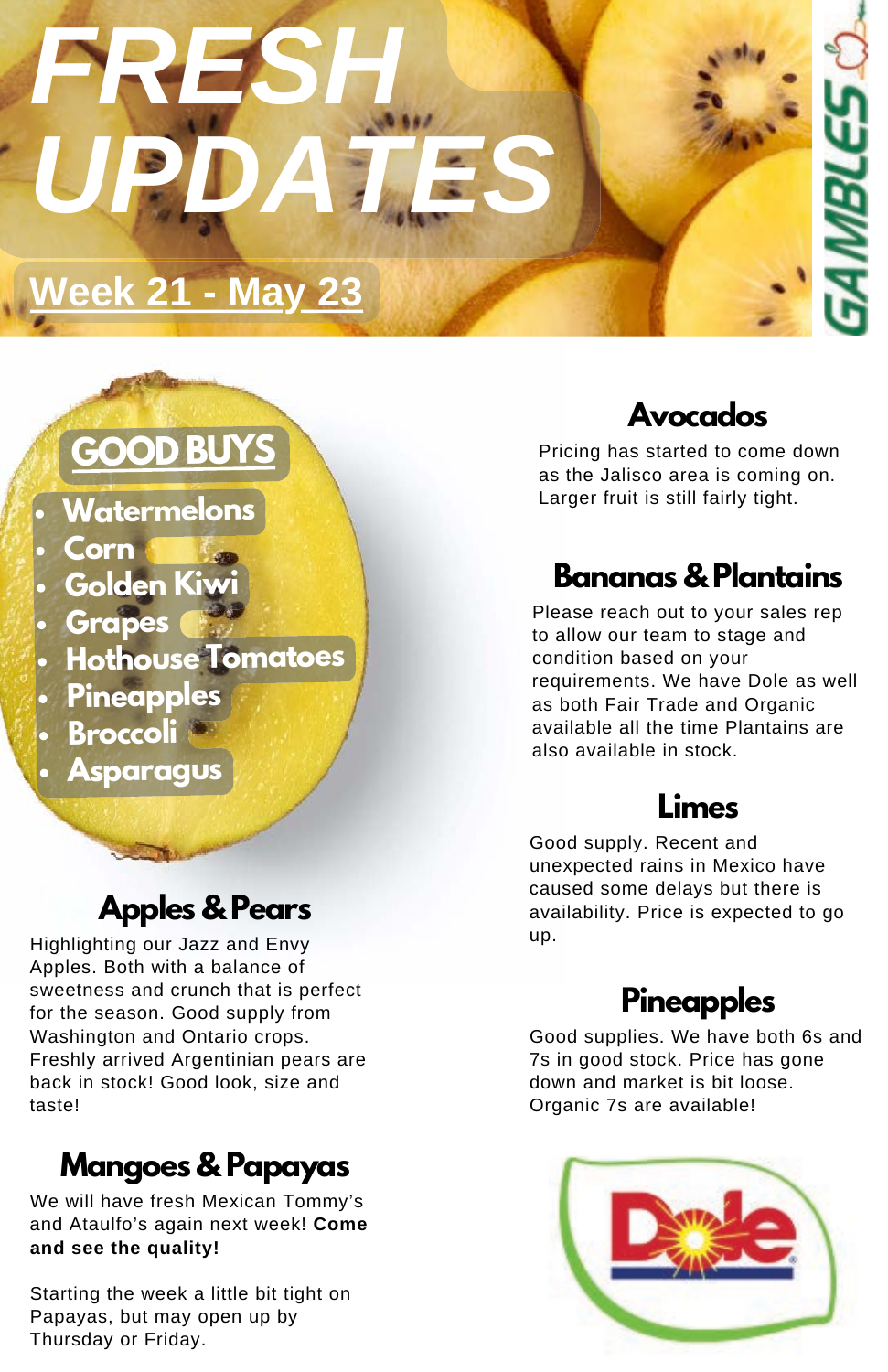#### **Blueberries**

Mexican Blueberries 12X6oz are available and the quality is eyecatching! Taste even better than its look! **Promote!**

#### **Kiwi**

We have good volume and quality on Italian Kiwi! Come and see by yourself! **\*Contact your sales rep!**

**Melons** This time of the season we will be carrying Cantaloupes and Honeydews from Guatemala. Quality and taste has been as good

#### **Raspberries**

Rasp from MEX is tight on supply. Price is expected to remain high. Steady supply.

#### Driscoll's are available. **Blackberries**

Good supply, quality and taste. Mexican Blackberries looking great!

#### **Strawberries**

Hydroponically grown strawberries are available! Quality is great and taste even better! **Give them a try!** Ocean Spray Happy Berry &

#### **Watermelons**

Currently loading out Mexico and product is peaking on volume. We have good availability on all sizes on Mini and carton Watermelons. With flavour at its best.

#### **Grapefruit**

We will continue with fresh California weekly arrivals until the start of June when RSA will start arriving. Small amounts of RSA currently arriving!



#### **Oranges**

they only get better!

California is now into their **Late Navels**. Nice quality, low volumes and pricing getting stronger. We will have **Maroc Lates** arriving this week; mostly smaller sizes for bagging. **Spanish Late Lanes** are now in and the quality is outstanding! We will have **Valencias** from California in for the juicers. Our RSA programs should start in early to mid-June. Pricing will continue to move higher.

#### **Clementines**

We are now packing our **Moroccan Nardocotts** in 2lb bags; more bulk fruit coming in a couple of weeks before we start with RSA clementines.



Freshly arrived Mexican grapes are available. Small sized as it is the first shot of the season but tasting and looking great. **Give them a try!**

#### **Lemons**

We will have a few RSA loads arrive sporadically until the first week of June when our regular program will be more consistent. Until then, we will count on our steady supply from California on a weekly basis.

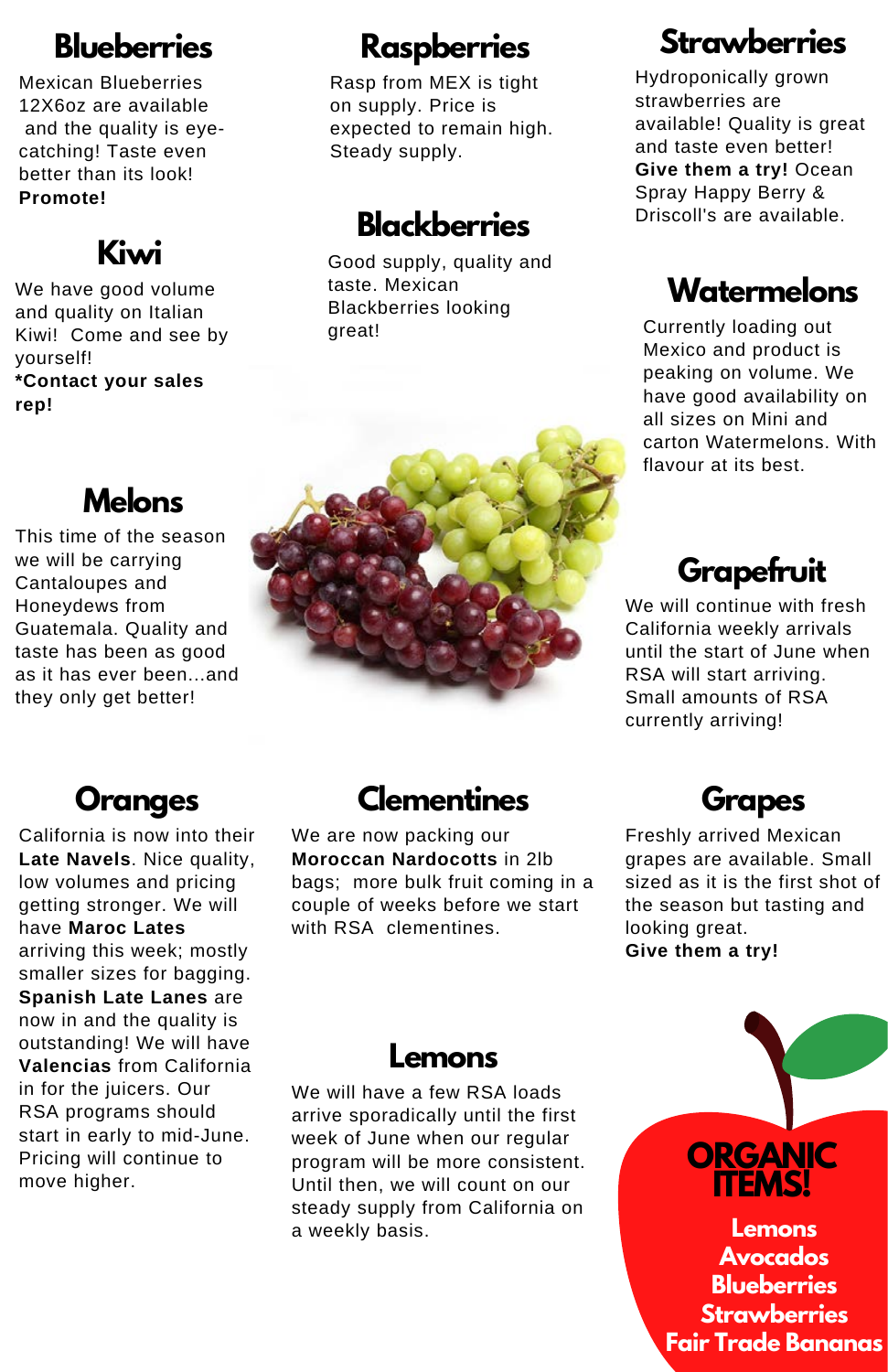# **LOCALLY GROWN**

- **Peppers**
- **Cucumbers**
- **Onions**
- **Tomatoes**
- **Carrots**
- **Asparagus**
- **Potatoes**

#### **Hot House Tomatoes**

Tomato Market will continue to be stable through march, as of now. could see the price slope down but shouldn't be volatile. Good items to have on special as quality looks great!

#### **Cucumbers**

Cukes had heated up at the end of February, but as we start the first full week of march we could see the price drop back to its normal historic levels. Mini Cukes have already dropped significantly. Great Promo item while they're low!

#### **Corn**

Good supplies. No major change is expected for another week. A fresh load of Bi Colour & Yellow corn will arrive in this weekend. **Promote!**

#### **Broccoli**

Moderate supplies. No major change is expected for upcoming week. Decent volume of AndyBoy bunches will be available. Excellent quality of Shortcut crowns in Lujin and Golden Dragon is also in stock. **A must-try product!**

#### **Lettuce**

No issue with supplies. Market is getting active, and FOB market has gone up slightly. Decent volume of AndyBoy, Oak Canyon, and T&A product will be in stock. **Hot House**

#### **Asparagus**

Good supplies. Local season has started with perfect weather conditions. Excellent quality of Ontario grass is available in 28lb boxes. **Promote!**

#### **Peppers**

Quality has held and price is fair, so talk to your sales rep for good opportunity buys. For the specialty market, Chili's, Yellow Hot, Jalapeno's and Cubanelle are in good shape while Green Long hot are still fairly tight.

#### **Eggplants**

Mexico is now coming to a normal supply as they are coming into the second week since the first harvest. Price is expected to drop slowly.

# **Cauliflower**

Moderate supplies. Market seems to be relatively unstable and slight changes are made daily. Fresh loads of 12s Freshkist, Oak Canyon, and T&A product will be in stock. 9s flower will be also available.

# **Zucchini**

Steady supplies. The market has started to loosen up. Product is showing great quality! Promote!

# **Peppers**

Market may get sloppy over the next week. Local Peppers have started popping up and should push pricing across the board down. Quality looks great!

# **Celery**

Moderate Supplies. Market has finally turned a bit. Expecting a better price from the weekend. Great quality of SnoBoy, T&A, and Oak Canyon celery will be available.